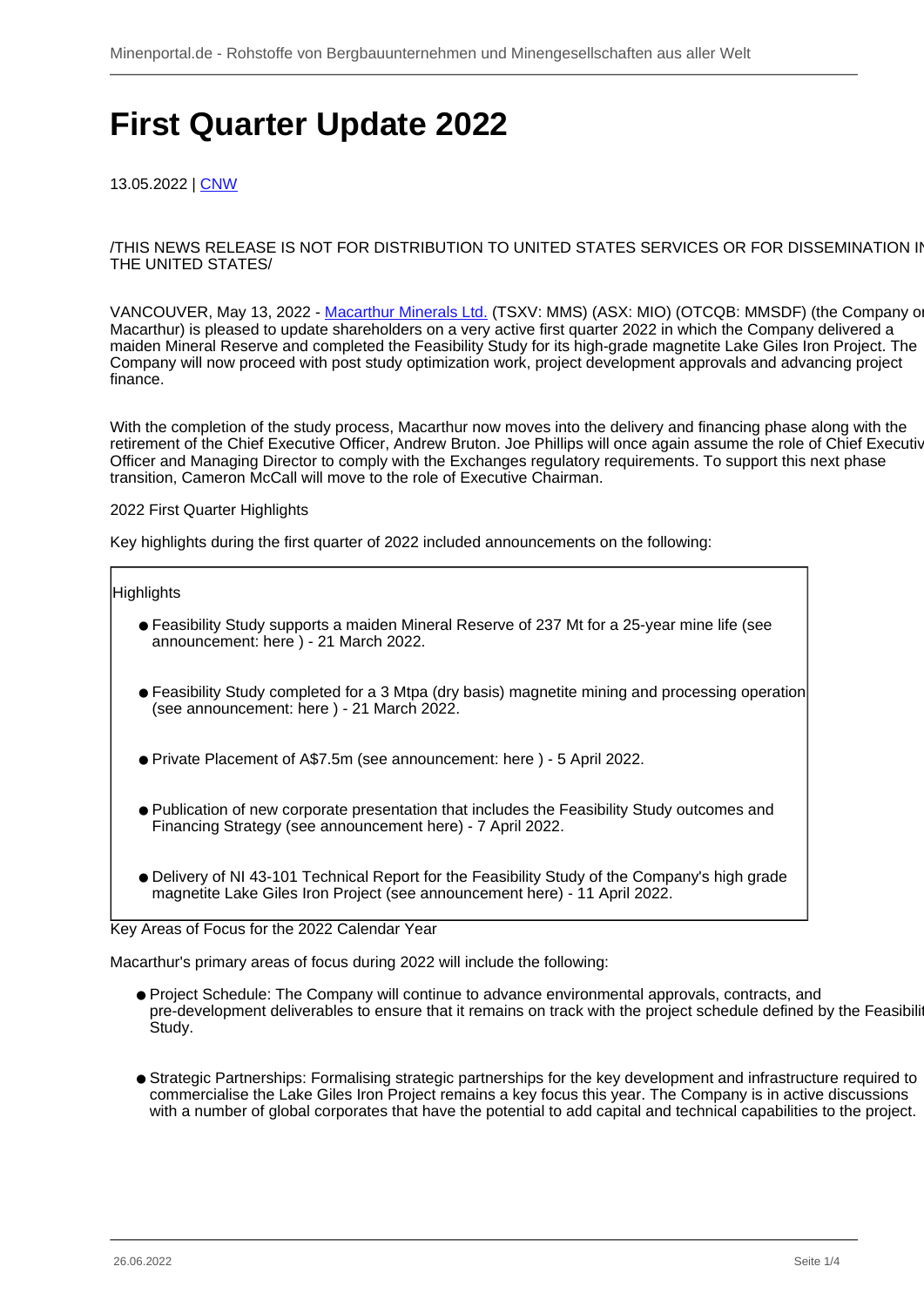- Nevada Lithium Assets: The Company continues to examine the potential for strategic partnership(s) that can advance a programme of works to realise an improved value proposition for its 100% owned lithium brine claims the Nevada region of the USA. To assist this process the Company has completed an internal independent valuation of these Nevada Claims.
- Graduation on to main board of TSX: The Company intends to progress its plans to migrate from the TSXV onto the main board of the TSX during the course of 2022.

## WESTERN AUSTRALIAN LITHIUM, NICKEL, GOLD AND BASE METALS PROJECTS

The Company completed a spinout of its Pilbara assets through an initial public offering ("IPO") of Infinity Mining Ltd (Infinity). Infinity under Australian Securities Exchange (ASX) ticker IMI was admitted to the Official list of ASX on 20 December 2021 and commenced trading on 22 December 2021 at 3.00 pm AEDT<sup>1</sup>.

Effective from 20 December 2021, Infinity exited the Macarthur Group. Macarthur Australia Limited, a wholly owned subsidiary of Macarthur, as a Seed Capitalist owns a 20.74% holding in Infinity and became a substantial holder.

On listing Infinity raised A\$10 million for the ongoing development of these non-iron assets. With a total footprint in the Pilbara of 697 square kilometres covering key greenstone belts, this is an important investment for the Company's shareholders.

During the first quarter 2022, Infinity has completed the following activities<sup>2</sup>:

- Received gold assay results for its first pass 12-hole (724m) RC drilling program, from the Great Northern Gold Prospect Leonora, WA.
- Completed a 194-hole Aircore drilling program at Barlows Gully for a total advance of 679m with pending assay results.
- Exploration work has continued at Victor Bore and Craig's Rest tenements including geological mapping, soil sampling and rock chip sampling with assay results also pending.
- A new comprehensive data compilation and data interpretation program in the Pilbara has identified a range of new target areas to focus on in the future.
- Transferred tenements E45/4735 and E45/5324 to Macarthur Iron Ore Pty Ltd under which Infinity retains the rights to all non-iron minerals on these two tenements pursuant to a Tenement Sale and Non-Iron Ore Rights Agreement dated 11 August 2021.
- Infinity entered into the Zanil/Pointon Sale Purchase Agreement dated 18 October 2021 with Zanil Pty Ltd (Zanil) and Alec Pointon (the Zanil Vendors) to acquire 100% of the Central Goldfields Tenements, held by the relevant Zanil Vendor. On the 17 March 2022, these tenements commenced the transfer process to Infinity Mining with the payment of the transfer duties.
- In January 2022, E45/4685 (Hillside) initially granted on 12 January 2017, was granted a further 5-year extension.

## Iron Ore Market Overview

Over the course of Q1 2022, the views of analysts on the iron ore price outlook for the immediate term have been mixed. Whilst demand has been weaker, some analysts consider that China's plans to ease property curbs and pump further stimulus into its economy could result in increased demand for iron ore.

The continued recovery into mid -January 2022 is an extension to the surge that occurred in the first few days of 2022 after heavy rains appeared to signal a potential disruption to Brazilian supply. At the same time, (on the demand side), traders appear to be observing the spread of the omicron variant in China, specifically within the northern port city of Tianjin. An anticipated easing of steel production controls in China after the Winter Olympics in Beijing next month may have also helped underpin iron ore prices in recent weeks.

As at 12 May 2022, the price for 62% iron ore fines CFR Qingdao was USD 131.50/dmt, which is still well above pre-covid levels and up from USD 115.76/dmt as at 1 October 2021. After hitting a low of USD 86.70/dmt on 9 January 2022, the price recovery to March 2022 for 62% fines represents a 51.67% increase in just 2 months. (Source: Custeel).

#### Iron Ore Pricing Overview

Price differentials between low and high-grade ores have traditionally ebbed and flowed with mill profitability and coking coal prices. However, with China now taking a longer-term and far stricter stance on the environmental impacts of steel production, and with its willingness to impose production curbs on mills, the global iron ore market is arguably entering a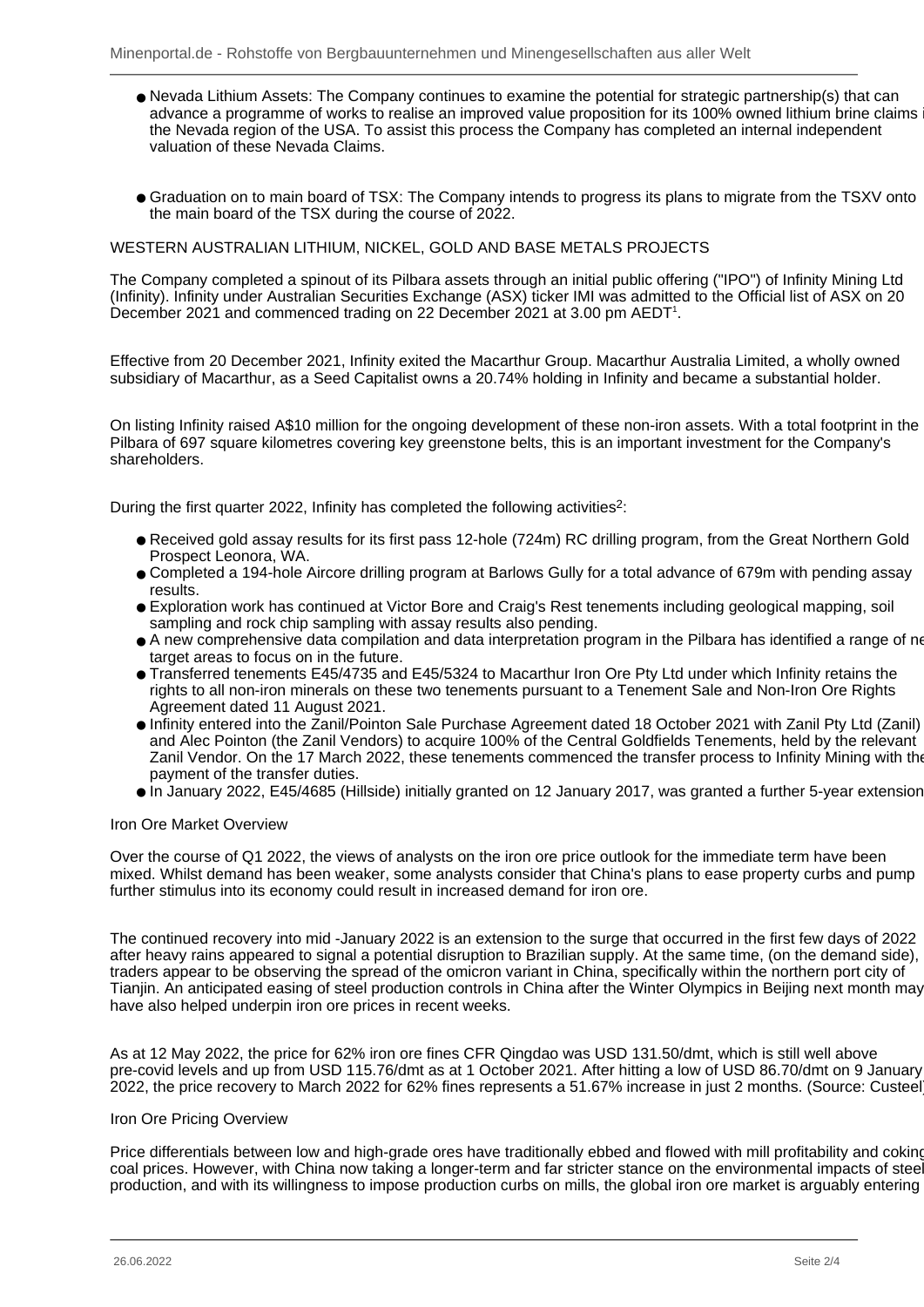phase where a structural trend away from low-grade ores is now developing. Healthy mill profit margins, high coking coal prices, and seasonal anti-pollution restrictions are creating both a profit incentive, as well as cost and compliance concerns - and the convergence of these factors appears to be motivating steel mills to moderate their consumption of low-grade ores.

As of 12 January 2022, 65% iron ore fines CFR Qingdao, were selling for USD 161.20/dmt, representing a 22.5% premium over the 62% price, and a 93.05% premium to 58% Fe fines CFR Qingdao, demonstrating the widening premium gap for high grade ore.

Pricing has remained strong during the first half the year with the price for 62% iron ore fines CFR Qingdao trading at USD 131.50/dmt in mid-May 2022 (Source: Custeel).

### High Grade Iron Benefits

On average, approximately two tonnes of carbon dioxide (CO?) are emitted for every tonne of steel produced. This accounts for roughly 7% of global greenhouse gas emissions. The trend towards higher grade ores demonstrates a change in demand preferences aimed at factoring in the global shift towards decarbonisation. Macarthur's strategy to meet and help lead the future growth in demand for high grade ore is the right strategy moving into the third decade of this century which will be defined by how industries respond to the challenges of meeting net zero targets.

As outlined by Macarthur in its second quarter update in 2021, the premium for steel products may arguably result in increased direct investment by the rest of the world (excluding China) of new steel production capacity that has the eventual function of replacing older bast furnace steel technology needed by the mid-2030s to meet the strict C02 emissions standards announced in the Paris Accord and by Japan and the USA in 2020.

Completing the journey to net zero emissions in steel production has been demonstrated as technically possible by the use of high-grade magnetite and scrap steel in electric arc furnaces with 'green hydrogen' as the reductant. The first green steel production was achieved in Sweden in 2021, with the the only output from that process being H2O.

With Macarthur's high grade 1.3 billion tonne magnetite resource, it aims to take advantage of the coming structural sh in global iron ore market and help lead Australia's contribution to a cleaner steel future.

#### Share Price

Both ASX and TSXV continue to demonstrate reasonably synchronised share price trading patterns for MIO and MMS. Although Macarthur's share price has pulled back over the first quarter, this is not an anomaly that is specific to Macarthur, as it reflects the broader patterns and impacts felt across the entire iron ore industry following the pull-back in global prices during Quarter 1 of 2022. Encouragingly, iron ore prices are still above pre-Covid levels, demonstrating the resilience of a sector that supplies a critical global resource necessary for many facets of human endeavour and advancement.

Cameron McCall, Chairman of Macarthur Minerals commented:

"The first quarter of 2022 was a very active period for the Company as it delivered the Mineral Reserves Statement and completed its Feasibility Study.

Following Andrew's retirement, the Board of Macarthur would like to thank Andrew for his significant contribution and invaluable commercial value to the Company and wish him success in his future endeavors.

There has been speculation across the investor community around the company seeking to finance the magnetite project using equity, this is not the Boards intent. The Strategic Partnering Board subcommittee is seeking partners for project financing.

As the Company continues to focus on core fundamentals and project delivery, I look forward to sharing the Company's progress with you."

On behalf of the Board of Directors, Mr Cameron McCall, Chairman